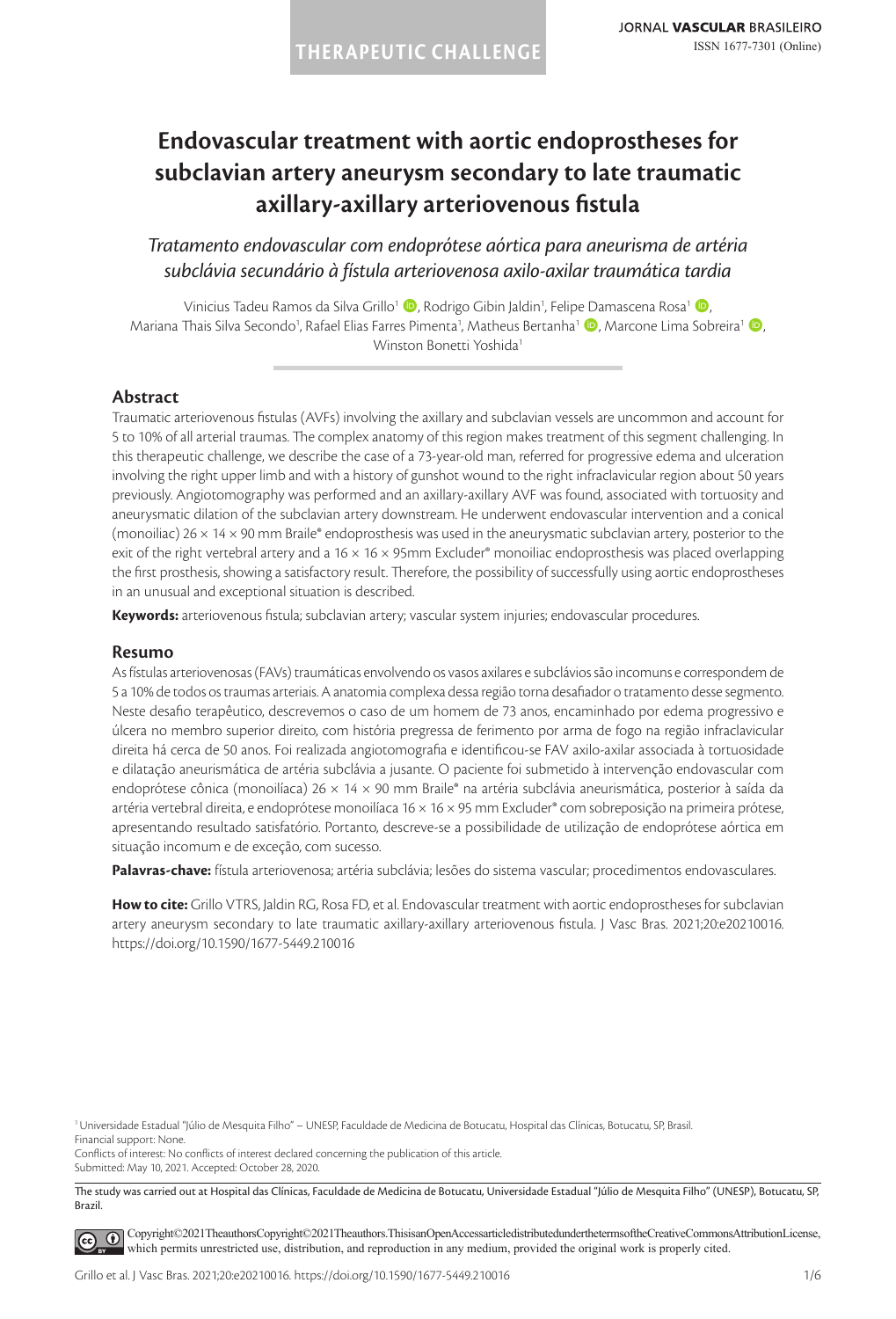#### **INTRODUCTION**

Traumatic arteriovenous fistulas (AVFs) involving the axillary vessels are uncommon, $^1$  as are those in the subclavian region, $^{2,3}$  and AVFs in these areas account for 5 to 10% of arterial traumas in civilians.<sup>4</sup> The principal etiology is penetrating trauma,<sup>3</sup> and gunshot wounds are associated with 65.2% of cases, while the most prevalent injuries observed were pseudoaneurysm and AVF.5,6 Although these events are uncommon, they are associated with elevated morbidity and mortality,3,7 with high rates of in-hospital death, primarily caused by hemorrhagic shock.<sup>1</sup>

When these vascular injuries are not diagnosed at the time of trauma, patients can remain asymptomatic for years before clinical manifestations of AVFs are identified: continuous thrills and murmurs with systolic accentuation in the topography of the vessels involved, collateral venous circulation, heart failure, reduced perfusion of the ipsilateral limb, and signs of venous hypertension such as edema, which can progress to ulceration and gangrene in advanced cases.<sup>1,2,7-9</sup>

The complex anatomy of this region and the clinical severity these patients are factors that elevate morbidity and mortality rates, $1,3$  making treatment of this segment a challenge for the surgeon.10 This

study was duly analyzed and approved by a Research Ethics Committee (CAAE 45890921.0.0000.5411, ruling number 4.699.405).

### **Part I – clinical situation**

A 73-year-old man was referred because of progressive edema of the right upper limb (RUL) associated with a venous stasis ulcer on the right hand with onset 6 months previously. He had a history of arterial hypertension, was taking losartan, and had no other comorbidities, but reported having suffered a gunshot wound to the infraclavicular region around 50 years previously which, at the time, had not had any major repercussions, or been subjected to surgical or diagnostic interventions. The patient had noticed progressive emergence of varicose veins in the area of the projectile entry wound, in the right infraclavicular region, which had begun to appear after the trauma and increased in number and caliber as the years passed. Physical examination identified edema of the shoulder, forearm, and right hand and varicose veins extending from the forearm to the infraclavicular region, a darkened hand, areas of dry necrosis involving the 1st and 3rd fingers and a large area of ulceration on the dorsal aspect of the hand (Figure 1). The left upper limb and both lower limbs



Figure 1. Initial appearance of the lesions at the time of admission. Note the edema of the right upper limb, with darkening of the hand and forearm and trophic ulcers (lesions).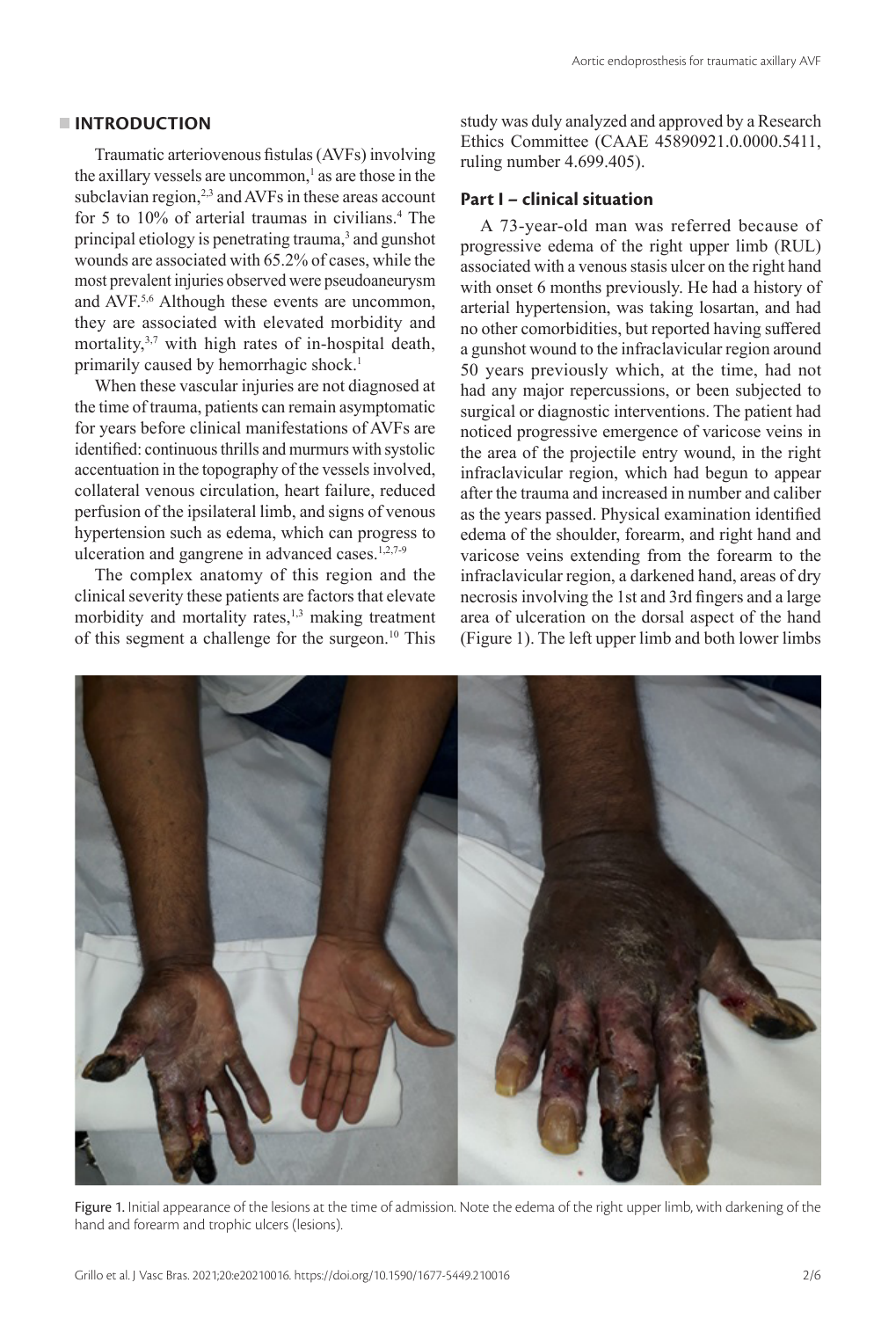were free from edema and trophic ulcers (lesions). Radial, ulnar, and distal lower limb pulses were palpable and strong.

In the right infraclavicular topography, auscultation detected a continuous murmur with systolic accentuation. Laboratory tests requested at admission, including hemogram, platelets, renal function tests, creatine phosphokinase (CPK), coagulogram, and electrolytes, were all normal. The patient underwent angiotomography of the thorax, abdomen, and RUL (Figure 2), which identified an axillary-axillary AVF associated with tortuosity and aneurysmal dilatation of the subclavian artery downstream, with a greatest diameter of 24 mm and length of 125 mm.

If surgery is indicated, treatment would be:

- Conventional open surgery, with thoracotomy and ligature of the AVF or aneurysmectomy with arterial bypass;
- Endovascular treatment with embolization of the AVF with a vascular plug; or
- Endovascular treatment and off-label deployment of an aortic endoprosthesis, due to the diameter and length of the subclavian artery.

## **Part II – what was done**

Endovascular intervention was chosen to avoid thoracotomy. A longitudinal incision was made on the medial surface of the proximal third of the right arm and the brachial artery (RBA) was identified. The axillary-brachial transition was punctured under direct view (the axillary artery diameter was approximately 6 mm) and a 6F introducer was inserted. The lesion was crossed with a 0.035" Stiff Roadrunner® (Cook Medical, Bloomington, Ind) guidewire and a 5F vertebral catheter, positioned in the ascending aorta. The guidewire was then exchanged for a Lunderquist<sup>®</sup> Super-stiff (Cook Medical, Bloomington, Ind) and the vertebral catheter was removed. The brachiocephalic trunk was catheterized with a Simmons 2 (Cook Medical, Bloomington, Ind) catheter over a 0.035" Stiff Roadrunner® (Cook Medical, Bloomington, Ind) guidewire (Figure 3), using retrograde puncture of the right common femoral artery and insertion of a 5F introducer. Via the RUL access, a  $26 \times 14 \times 90$  mm conical (monoiliac) 18Fr Braile® endoprosthesis (Braile Biomédica, São José do Rio Preto, Brazil) was deployed into the aneurysmal subclavian artery, posterior to the origin of the right vertebral artery



Figure 2. Three-dimensional reconstruction of the angiotomography, showing a right axillary-axillary AVF associated with tortuosity and aneurysm of the right subclavian artery downstream.



Figure 3. Digital subtraction angiography showing the tortuous right subclavian artery with aneurysmal dilatation. Fragments of the firearm projectile can be seen in the topography of the injury.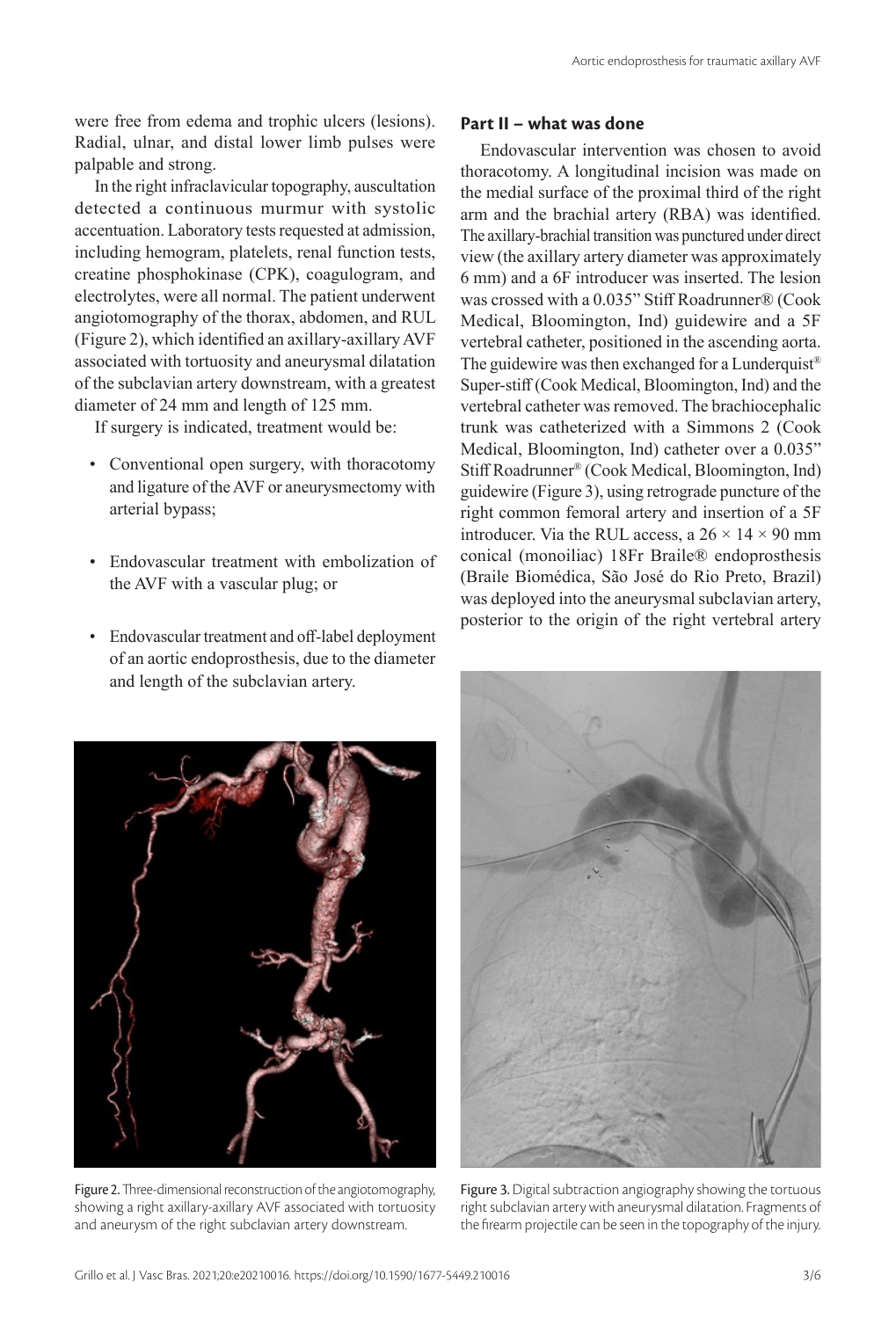(RVA) (Figure 4). Next, a  $16 \times 16 \times 95$  mm Excluder<sup>®</sup> bifurcated endoprosthesis branch extension (WL Gore & Associates, Flagstaff, United States) was released (Figure 5), overlapping the first prosthesis. A type 3 endoleak was seen on control imaging and was fully resolved by ballooning with an Equalizer balloon, achieving immediate sealing of the AVF, treatment of the aneurysmal dilatation of the subclavian artery, and maintenance of RVA patency via the free-flow endoprosthesis.

On the third day after endovascular treatment, the patient underwent debridement of the necrotic tissues and was discharged from hospital after 7 days with



Figure 4. Digital subtraction angiography showing the  $26 \times 14 \times 90$  mm Braile® monoiliac endoprosthesis (Braile Biomédica, São José do Rio Preto, Brazil) positioned in the aneurysmal subclavian artery, posterior to the origin of the right vertebral artery, which was maintained patent by the free-flow graft.

a prescription for ciprofloxacin and clindamycin to complete the 14-day cycle, plus dual anti-platelet therapy with acetylsalicylic acid (ASA) 100 mg/day and clopidogrel 75 mg/day and medium compression elastic bandaging (20-30 mmHg) on the RUL. At the 30-day outpatients follow-up visit, the edema and signs of venous hypertension had reduced and the trophic ulcers had healed, with the only remaining necrosis involving the distal phalanx of the third finger, which was amputated (Figure 6). At a 10-month postoperative follow-up assessment, vascular echography with Doppler of the arteries showed that the endoprostheses were patent and free from hemodynamically significant stenosis, while angiotomography confirmed the normal ultrasound findings (Figure 7). At the latest outpatients assessment, 25 months after the operation, the patient was free from complaints, his wounds were healed, he had no residual edema, and his radial and ulnar pulses were palpable.

## **DISCUSSION**

Conventional surgical treatment of lesions in the topography of the subclavian and axillary vessels is complex, very often requiring supra and/or infraclavicular incisions and, for proximal control, a midline sternotomy may be needed to access the right subclavian artery, or an anterolateral thoracotomy over the third or fourth intercostal space on the left.<sup>5,6,10</sup>

In view of this, endovascular treatment is an attractive option. Possible treatments for traumatic AVFs include



Figure 5. Digital subtraction angiography showing the  $16 \times 16$ × 95 mm monoliliac Excluder® endoprosthesis (WL Gore & Associates, Flagstaff, United States) positioned overlapping the first prosthesis. Note the preservation of the right vertebral artery.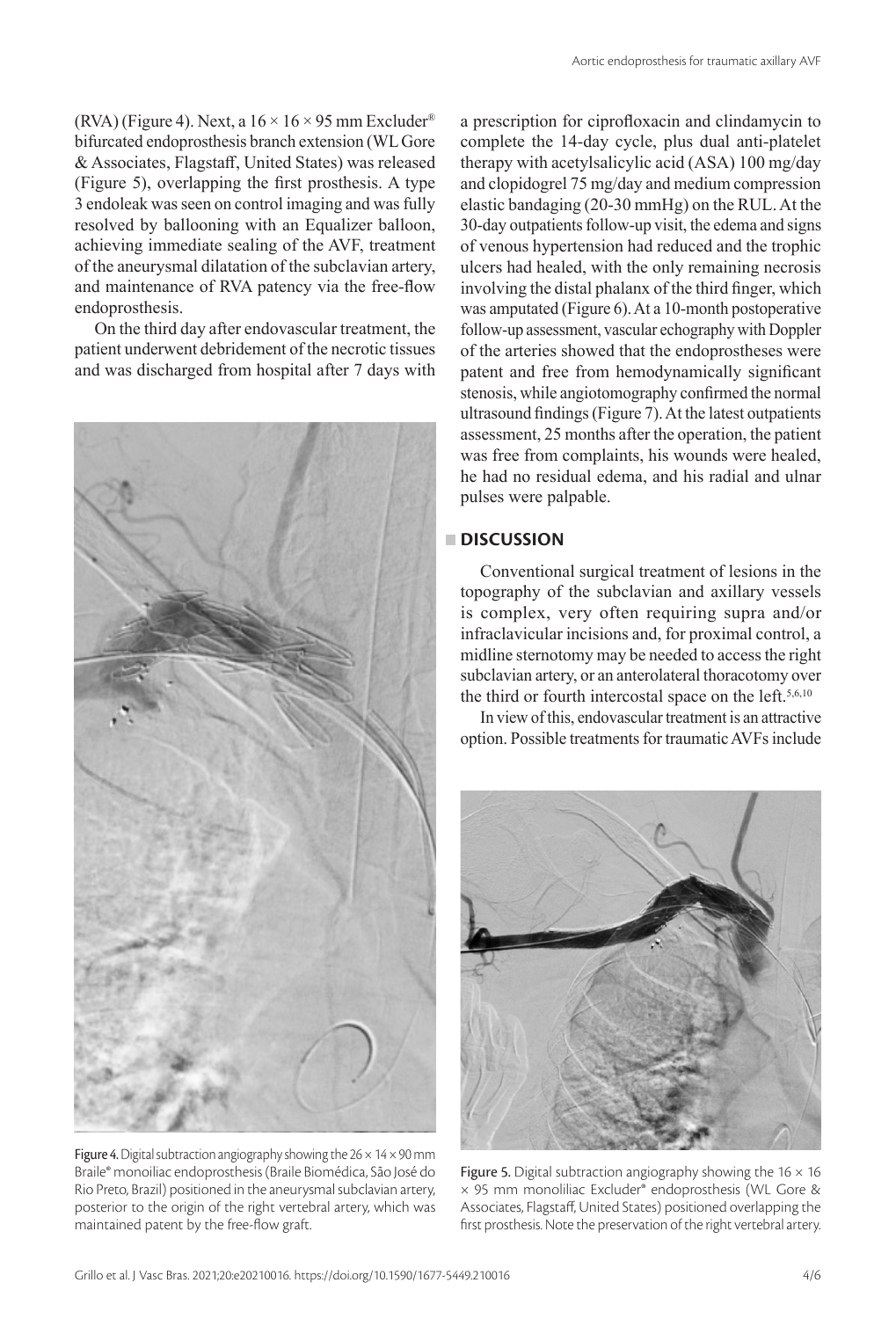

Figure 6. Appearance of the right hand after 30 days, with healed trophic ulcers and necrosis only remaining at the distal phalanx of the third finger.



Figure 7. Coronal slice from the control angiotomography at 10 months, showing patent endoprostheses with no endoleaks. Note that the right vertebral artery is patent.

covered stents or peripheral endoprostheses,<sup>2,5,6,8,11,12</sup> with shorter operating times and less blood loss.<sup>1</sup>

In this particular case, it was the authors' opinion that the best option was to use an aortic endoprosthesis, because the conventional open surgery option is associated with greater morbidity and mortality. The possibility of using a covered stent was not considered because of the diameter and length of the subclavian artery aneurysm, since the materials available at the time were of limited diameter and length. Embolization with a vascular plug could have been sufficient to treat the AVF, but, because of the diameter of the aneurysm, the patient could have developed intraluminal thrombi and consequent distal embolization, and the aneurysm diameter could have increased, compressing adjacent structures or leading to rupture.

In addition to the success of the surgery, pulmonary hypertension can be corrected and symptoms related to AVF resolved, such as secondary congestive heart failure, even severe forms.<sup>9</sup> The long-term durability of endoprostheses in this segment has not yet been established and, as a result, there is no consensus on routine use of endovascular treatment.<sup>2</sup> A recent study assessing endovascular treatment for axillarysubclavian injuries found intrahospital mortality of 5.4% and primary stent patency of 88% over a mean period of 13.2 months.<sup>5</sup>

Upper limb vascular traumas leading to AVF formation are rare, have insidious course, and are difficult to diagnose in the initial phases. Endovascular treatment with covered stents is safe and can be employed. However, in the case described, the diameter and length of the aneurysm precluded their use. Therefore, we present the possibility of using an aortic endoprosthesis in an uncommon and exceptional situation to treat an upper limb AVF, with therapeutic success.

## **REFERENCES**

- 1. Mo A. Endovascular repair of traumatic arteriovenous fistula between axillary artery and vein. Chin J Traumatol. 2014;17(2):112- 4. [PMid:24698582.](https://www.ncbi.nlm.nih.gov/entrez/query.fcgi?cmd=Retrieve&db=PubMed&list_uids=24698582&dopt=Abstract)
- 2. Maués JJB Fo, Hauter HL. Tratamento endovascular de fístula traumática de vasos subclávios: relato de caso. J Vasc Bras. 2018;17(3):248-51. [http://dx.doi.org/10.1590/1677-5449.010317](https://doi.org/10.1590/1677-5449.010317). [PMid:30643512.](https://www.ncbi.nlm.nih.gov/entrez/query.fcgi?cmd=Retrieve&db=PubMed&list_uids=30643512&dopt=Abstract)
- 3. Cohen JE, Rajz G, Gomori JM, et al. Urgent endovascular stent-graft placement for traumatic penetrating subclavian artery injuries. J Neurol Sci. 2008;272(1-2):151-7. [http://dx.doi.org/10.1016/j.](https://doi.org/10.1016/j.jns.2008.05.016) [jns.2008.05.016.](https://doi.org/10.1016/j.jns.2008.05.016) [PMid:18649895.](https://www.ncbi.nlm.nih.gov/entrez/query.fcgi?cmd=Retrieve&db=PubMed&list_uids=18649895&dopt=Abstract)
- 4. Castelli P, Caronno R, Piffaretti G, et al. Endovascular repair of traumatic injuries of the subclavian and axillary arteries. Injury. 2005;36(6):778-82. [http://dx.doi.org/10.1016/j.injury.2004.12.046](https://doi.org/10.1016/j.injury.2004.12.046). [PMid:15910833.](https://www.ncbi.nlm.nih.gov/entrez/query.fcgi?cmd=Retrieve&db=PubMed&list_uids=15910833&dopt=Abstract)
- 5. Branco BC, DuBose JJ. Endovascular solutions for the management of penetrating trauma: an update on REBOA and axillo-subclavian injuries. Eur J Trauma Emerg Surg. 2016;42(6):687-94. [http://dx.doi.](https://doi.org/10.1007/s00068-016-0739-5) [org/10.1007/s00068-016-0739-5](https://doi.org/10.1007/s00068-016-0739-5)[. PMid:27853843.](https://www.ncbi.nlm.nih.gov/entrez/query.fcgi?cmd=Retrieve&db=PubMed&list_uids=27853843&dopt=Abstract)
- 6. Jaldin RG, Bertanha M, Sobreira ML, et al. pseudoaneurisma da artéria subclávia próximo à origem da artéria vertebral após punção inadvertida: Tratamento endovascular ou cirurgia aberta? J Vasc Bras. 2013;12(3):237-42. [http://dx.doi.org/10.1590/jvb.2013.039.](https://doi.org/10.1590/jvb.2013.039)